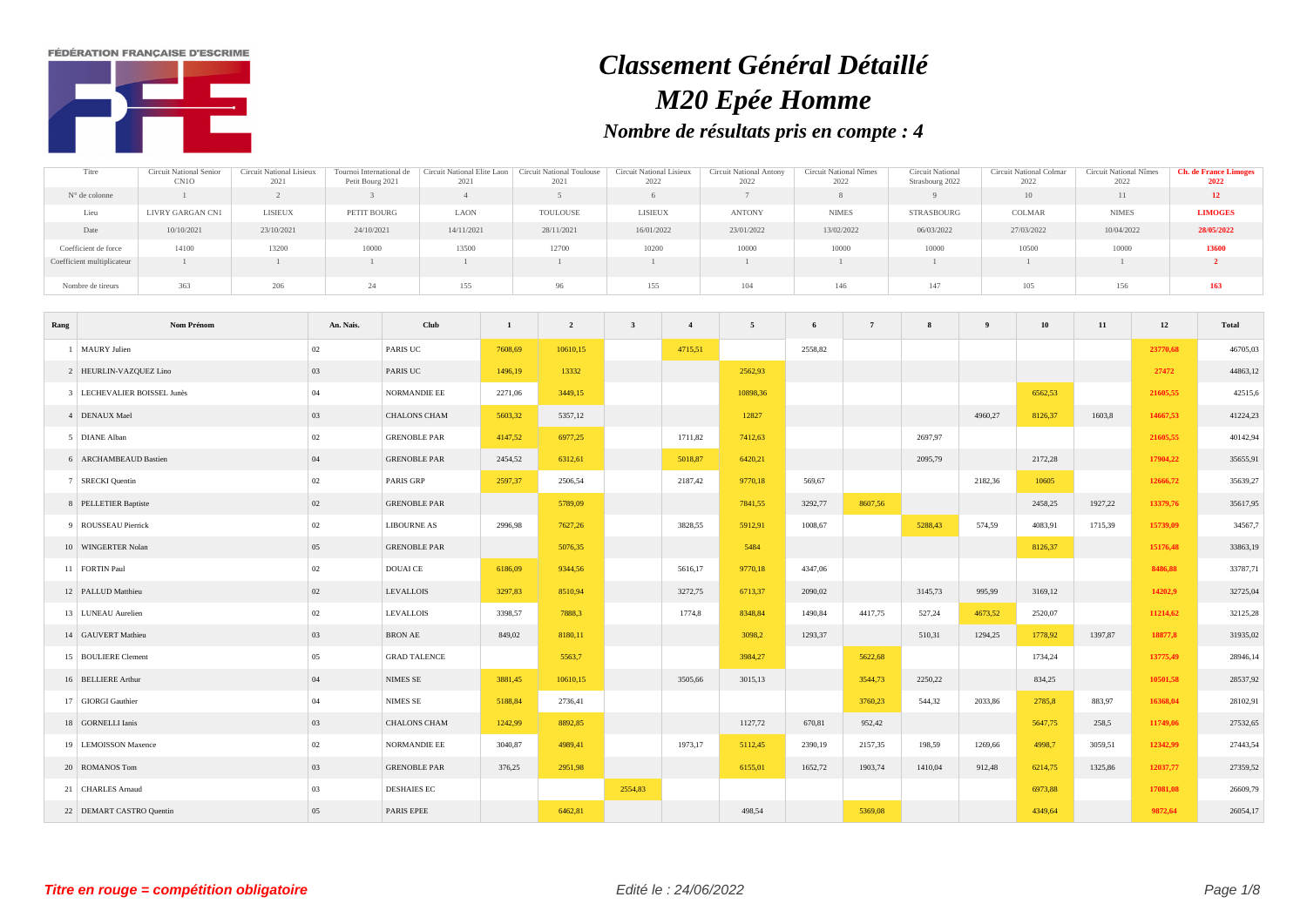| Rang                        | Nom Prénom | An. Nais. | Club                   | $\mathbf{1}$ | $\overline{\mathbf{c}}$ | $\mathbf{3}$ | $\overline{4}$ | $\sqrt{5}$ | $\boldsymbol{6}$ | $7\phantom{.0}$ | $\bf8$  | $\overline{9}$ | $10\,$  | $11\,$  | $\bf{12}$    | Total    |
|-----------------------------|------------|-----------|------------------------|--------------|-------------------------|--------------|----------------|------------|------------------|-----------------|---------|----------------|---------|---------|--------------|----------|
| 23 JEANDEL Olivier          |            | 03        | LUNEVILLE CE           | 2012,61      | 3740,96                 |              | 775,83         | 2427,18    | 1246,88          | 10100           |         | 1083,13        | 4818,11 |         | 7387,65      | 26046,72 |
| 24 GORZEGNO Titouan         |            | 04        | <b>GRENOBLE PAR</b>    | 1360,75      | 4453,71                 |              | 2380,08        | 4355,82    | 586,18           | 2325,21         | 879,53  | 155,28         | 9041,16 |         | 7909,03      | 25759,71 |
| 25 NIVOIS Pierre            |            | 03        | NEVERS CE              | 557,44       | 3229,76                 |              |                | 1255,18    | 411,59           | 6634,66         | 395,62  | 3571,31        | 5195,01 | 1167,35 | 10074,16     | 25475,15 |
| 26 MATHIEU Corentin         |            | 03        | DIEPPE FL              | 1689,59      | 7391,13                 |              | 1680,87        | 1727,91    | 322,35           | 3999,71         | 2210,48 |                | 4650,91 | 586,82  | 9134,93      | 25176,68 |
| 27 LAMAUD Paul              |            | 03        | DIEPPE FL              | 4044,24      | 4523,5                  |              | 445,96         | 4226,38    | 1828,7           | 7734,54         | 596,44  | 1319,14        | 3007,9  | 538,71  | 8641,67      | 25126,09 |
| 28 DUCROIZET-BOITAUD Pierre |            | 02        | PARIS UC               |              | 5909,97                 |              |                | 465,61     |                  | 3084,88         |         |                | 2339,48 |         | 13011,34     | 24345,67 |
| 29 PODIGUE Quentin          |            | $02\,$    | DOUAI CE               | 1317,26      | 4595,32                 |              | 3007,51        | 1832,92    | 1798,28          |                 |         | 4544,19        | 3087,07 |         | 10966,21     | 23192,79 |
| 30 BELLOCQ Gabriel          |            | $02\,$    | <b>LIBOURNE AS</b>     | 6026,56      | 3689,88                 |              | 3329,11        | 3870,69    | 1340,96          | 5369,08         |         |                | 1483,3  |         | 7773,84      | 23040,16 |
| 31 DOUET Arthur             |            | $05\,$    | NORMANDIE EE           |              | 3793,12                 |              |                | 5690,2     |                  | 4749,66         |         |                | 2016,63 |         | 8801,08      | 23034,06 |
| 32 RAHAMEFY Aina            |            | $06\,$    | ST GRATIEN             |              | 2602,46                 |              |                | 2705,65    |                  | 5910,19         |         |                | 3961,92 |         | 10283,6      | 22861,37 |
| 33 D AUMALE Maxime          |            | 03        | <b>LEVALLOIS</b>       |              | 3542,66                 |              |                |            |                  | 2925,31         |         |                | 5410,04 |         | 10728,85     | 22606,85 |
| 34 ROUSSET Mathieu          |            | 02        | NEUVILLE <sub>72</sub> |              | 3147,17                 |              |                | 3656,55    |                  | 3348,86         |         |                | 3846,2  | 204,25  | 11475,16     | 22326,77 |
| 35 MACAREZ Vincent          |            | 03        | DIEPPE FL              | 3063,13      | 5166,45                 |              | 2502,7         | 4784,73    | 154,88           | 4577,32         | 631,96  | 1448,47        | 1824,5  | 2164,46 | 7641,98      | 22170,48 |
| 36 LEMKI RODERER Sullyvan   |            | 04        | CREIL CE               | 1639,76      | 2414,2                  |              | 2187,42        | 5292,03    | 602,82           | 317,67          | 1026,67 |                | 4212,87 | 1279,26 | 9678,44      | 21597,53 |
| 37 JESSEL Adrien            |            | 03        | LIVRY GARGAN           | 1033,11      | 4192,67                 |              |                | 3457,72    |                  | 4269,2          | 1463,55 | 377,34         | 3631,17 | 1302,42 | 8965,4       | 21058,44 |
| 38 SPEISMANN Theo           |            | 05        | VITTEL CS              |              | 3900,86                 |              |                | 4102,69    |                  | 3649,78         |         |                | 3342,76 |         | 9310,02      | 20963,36 |
| 39 GUIMARAES Paul           |            | $04\,$    | MONTEREAU CS           | 1927,68      | 984,94                  |              | 585,3          | 4943,77    |                  | 4937,01         |         |                | 3736,12 |         | 7264,89      | 20881,79 |
| 40 MOULIN Lucas             |            | 03        | CHALONS CHAM           | 541,81       | 4669,28                 |              |                | 2934,48    | 688,17           |                 |         | 974,79         | 2649,03 |         | 9491,05      | 19743,84 |
| 41 VASSAS Pablo             |            | 03        | NEVERS CE              | 2420,1       | 2702,24                 |              |                | 1998,26    | 102              | 6242,1          | 819,63  | 457,18         | 1293,59 |         | 8190,14      | 19554,58 |
| 42 TURAKIEWICZ Tristan      |            | 02        | <b>GDE SYNTHE</b>      | 3729,04      | 5458,26                 |              | 1743,12        | 851,22     |                  |                 |         |                |         |         | 8336,45      | 19266,87 |
| 43 PLANTE Thibault          |            | $02\,$    | <b>BEAUVAIS ACA</b>    | 2975,33      | 11614,7                 |              | 2631,21        | 4491,57    | 1465,08          |                 |         |                | 2716,38 |         | $\mathbf{0}$ | 19081,61 |
| 44 RIVIERE Maxime           |            | $04$      | VAUZELLES EC           | 2507,09      | 4131,5                  |              | 3386,68        | 2779,86    | 2160,99          | 3876,64         | 2022,81 | 1929,29        | 3434,86 |         | 7513,3       | 18956,29 |
| 45 DORIGO Auxence           |            | $04\,$    | AMIENS CEAM            |              | 1825,36                 |              | 3163,48        | 3761,56    | 948,29           | 1248,73         | 1138,8  | 3816,99        | 2119,19 |         | 8047,74      | 18789,77 |
| 46 BERNADO Damian           |            | 04        | RODEZ AVEYRO           | 1170,97      | 6037,05                 |              |                | 3183,82    | 351,66           | 2507,27         |         |                | 1647,45 |         | 7027,53      | 18755,66 |
| 47 AUBRY Thomas             |            | 03        | <b>GDE SYNTHE</b>      | 2336,16      | 550,26                  |              |                |            |                  | 7734,54         |         |                | 1523,23 |         | 6912,69      | 18506,61 |
| 48 CALLEDE Jules            |            | 04        | TOULOUSE UC            | 939,29       | 1801,65                 |              |                | 7041,09    |                  | 1952,13         |         |                | 1918,52 |         | 7144,89      | 18056,63 |
| 49 THURIN Ferdinand         |            | $05\,$    | <b>GRENOBLE PAR</b>    |              | 7175,56                 |              |                | 889,08     |                  | 2637,8          |         |                | 864,13  |         | 6690,16      | 17392,6  |
| 50 DERRIEN Raphael          |            | 03        | NORMANDIE EE           |              | 3542,66                 |              |                | 777,02     |                  |                 |         |                | 5913,48 |         | 6372,84      | 16606    |
| 51 PEINNEQUIN Landry        |            | $02\,$    | CORBAS                 |              | 5673,83                 |              |                | 3272,16    |                  | 1014,83         |         |                | 987,78  |         | 5433,61      | 15394,43 |
| 52 BARLET Max               |            | $04$      | <b>GRENOBLE PAR</b>    | 1543,09      | 6171                    |              | 524,7          | 1626,72    | 851,51           | 1079,11         | 859,36  | 408,89         | 581,74  | 2025,44 | 5264,08      | 15087,24 |
| 53 BATTINI Thomas           |            | 04        | PARIS UC               |              | 2668,53                 |              |                | 3363,39    |                  | 921,88          |         |                | 3530,88 |         | 5520,44      | 15083,23 |
| 54 BLONDEAU Ludovic         |            | 05        | AVON US                |              | 4319,75                 |              |                | 1626,72    |                  | 2776,76         |         |                | 2857,43 |         | 5019,46      | 14973,41 |
| 55 COLIN Sébastien          |            | 03        | <b>ST MALO</b>         | 589,02       | 2841,85                 |              |                | 1886,95    |                  | 3444,57         |         |                | 894,41  |         | 6372,84      | 14546,22 |
| 56 LACOMBE Antoine          |            | 03        | <b>BOULAZAC</b>        |              | 2878,02                 |              |                | 3555,36    |                  | 1320,51         |         |                | 2931,41 |         | 5099,76      | 14464,55 |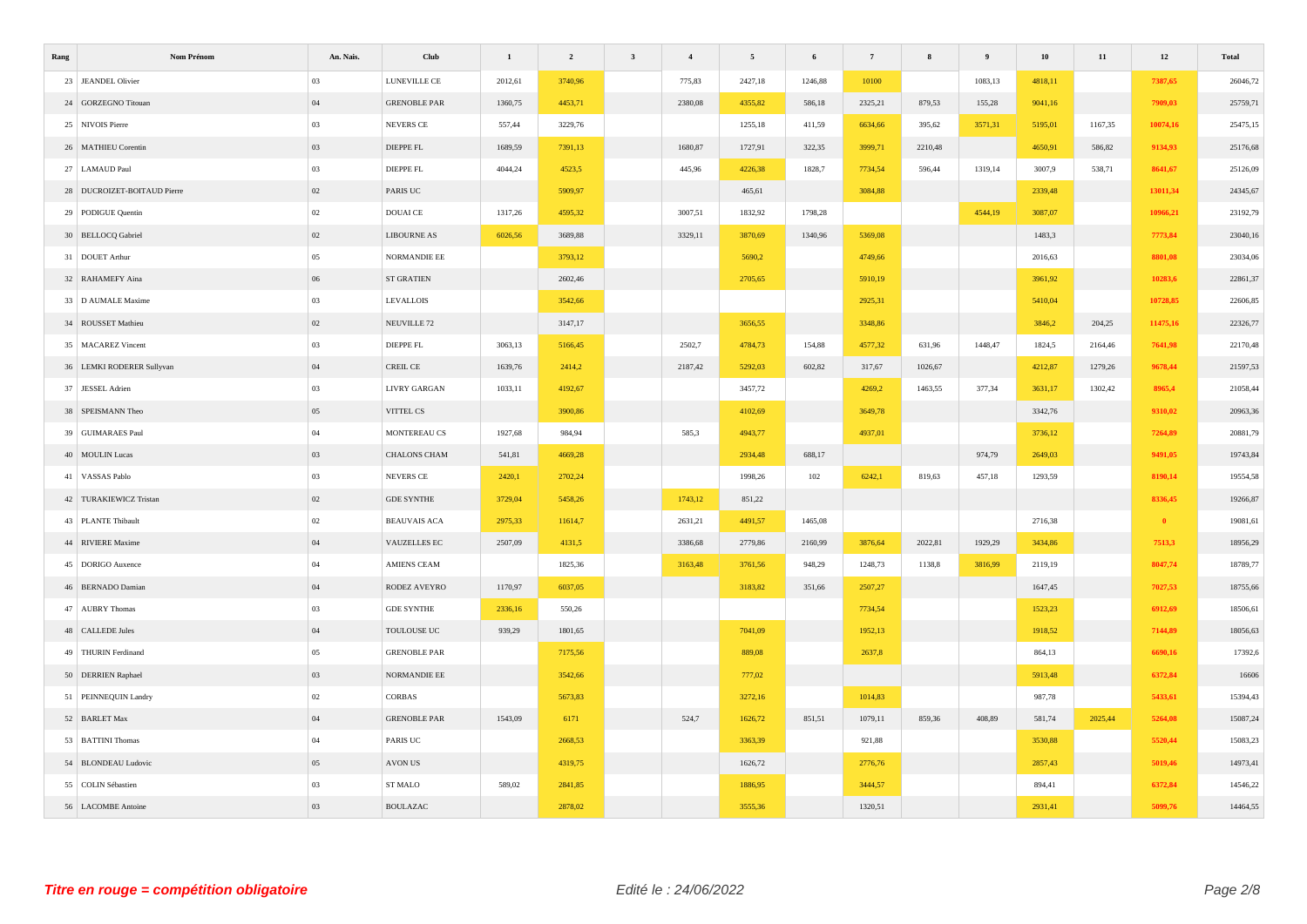| Rang                     | Nom Prénom | An. Nais. | Club                        | $\mathbf{1}$ | $\overline{\mathbf{c}}$ | $\mathbf{3}$ | $\overline{4}$ | 5       | $\bf 6$ | $\scriptstyle\rm 7$ | $\bf8$  | $\overline{9}$ | ${\bf 10}$ | $11\,$ | $\bf{12}$ | Total    |
|--------------------------|------------|-----------|-----------------------------|--------------|-------------------------|--------------|----------------|---------|---------|---------------------|---------|----------------|------------|--------|-----------|----------|
| 57 PALPACUER Axel        |            | $02\,$    | TOULOUSE UC                 |              | 3590,76                 |              |                | 1529,08 |         | 1432,87             |         |                | 1152,54    |        | 6476,53   | 13029,26 |
| 58 KERN Pierre           |            | 05        | VITTEL CS                   |              | 4013,49                 |              |                | 1434,75 |         |                     |         |                | 1085,19    |        | 5882,6    | 12416,04 |
| 59 TRAORE CARRE Tigram   |            | $04\,$    | $\operatorname{TOULOUSEUC}$ | 1664,55      | 3106,88                 |              |                | 1779,92 |         | 2211,86             |         |                | 2067,33    |        | 4940,35   | 12326,41 |
| 60 DUTERRAGE Hugo        |            | 03        | LE CHESNAY                  | 1393,9       | 1997,99                 |              |                | 2856,09 |         | 4130,24             | 704,93  | 681,02         | 1871,02    | 314,29 | 3098,94   | 12083,27 |
| 61 CAZENEUVE Florian     |            | $06\,$    | ANGERS SCO                  |              | 4745,52                 |              |                | 813,87  |         | 340,7               |         |                |            |        | 6073,33   | 11973,43 |
| 62 MOHAMMEDI Imrane      |            | $04\,$    | ANGERS SCO                  | 1360,75      | 5259,95                 |              | 1077,42        | 1045,88 |         | 227,95              | 1662,95 |                | 378,81     | 138,45 | 3563,57   | 11847,23 |
| 63 DEBEUGNY Clement      |            | 03        | ARRAS CE                    |              | 4824,18                 |              |                |         |         | 719,42              |         |                | 1367,57    |        | 4785,56   | 11696,73 |
| 64 BERCKER Lelio         |            | $04\,$    | <b>BRUAY BUISSI</b>         |              | 2075,83                 |              |                |         | 1092,08 | 2849,76             | 113,79  | 1862,49        | 427,86     | 151,44 | 4709,81   | 11497,89 |
| 65 VOLLET Antoine        |            | $04\,$    | DIEPPE FL                   |              | 1533,55                 |              |                |         |         | 2571,55             |         |                | 1605,28    |        | 5698,45   | 11408,83 |
| 66 DUMETZ-MONPAYS Jules  |            | 04        | ARRAS CE                    |              | 4905,41                 |              |                | 2055,64 |         | 3169,33             |         |                |            |        | 1239,03   | 11369,4  |
| 67 LISETTE Djaynae       |            | $02\,$    | DAX SE                      |              | 885,16                  |              |                | 599,73  |         | 3003,62             |         |                | 1221,97    |        | 6171,32   | 11282,06 |
| 68 LEGRAND Jarod         |            | 03        | LIVRY GARGAN                | 510,84       | 3028,22                 |              |                |         |         | 509,19              |         | 1369,88        | 1186,99    | 286,2  | 5608,7    | 11193,79 |
| 69 BARRET Leo            |            | $06\,$    | $\operatorname{DOUAL}$ CE   |              | 1409,64                 |              |                | 2494,23 |         | 2384,2              |         |                | 1444,06    |        | 4862,39   | 11184,88 |
| 70 HUBERT Sébastien      |            | 03        | CORBAS                      | 1450,19      | 1972,58                 |              | 1650,28        |         | 381,4   | 1471,67             | 761,46  | 197,77         | 215,08     | 491,75 | 5977,12   | 11071,65 |
| 71 CALVET Jules          |            | $02\,$    | PARIS UC                    |              | 2129,11                 |              |                | 1676,86 |         | 1810,11             |         |                | 3254,27    |        | 3875,93   | 11069,43 |
| 72 CHANU Benoit          |            | $05\,$    | <b>BEAUVAIS ACA</b>         |              | 2951,98                 |              |                | 2633,38 |         | 983,4               |         |                | 503,49     |        | 4207,71   | 10776,47 |
| 73 ALLARD Hugo           |            | $04\,$    | MEXIMIEUX                   |              | 1576,26                 |              |                |         |         | 3257,22             |         | 1558,3         | 237,75     |        | 4072,52   | 10464,3  |
| 74 VILLERET Pierre Louis |            | 04        | NORMANDIE EE                | 269,6        | 1947,43                 |              |                | 704,74  |         | 891,76              |         |                | 477,99     |        | 6582,28   | 10126,21 |
| 75   SOURROUILLE Edouard |            | $05\,$    | <b>GRAD TALENCE</b>         |              | 3188,12                 |              |                |         |         | 459,69              |         |                | 1967,04    |        | 4488,82   | 10103,67 |
| 76 AMIOT Adrien          |            | $04\,$    | ORLEANS CE                  |              | 3956,54                 |              |                | 2361,71 |         | 2104,18             |         |                | 690,49     |        | 1562,75   | 9985,18  |
| 77 FOURNIER Paul         |            | 03        | <b>ANTONY</b>               |              | 2023,67                 |              |                |         |         | 120,8               |         |                | 1690,43    |        | 5789,73   | 9624,63  |
| 78 LE TREUT Alexandre    |            | $04\,$    | <b>ST GRATIEN</b>           | 2768,99      |                         |              | 465,43         | 275,83  | 396,44  | 691,99              |         |                | 1330,28    |        | 4635,13   | 9426,39  |
| 79 LOUF Gabriel          |            | $05\,$    | <b>GRASSE CE</b>            |              |                         |              |                | 1169,56 |         | 272,34              |         |                | 4495,25    |        | 3211,36   | 9148,52  |
| 80 DEVILLE Alexandre     |            | 02        | VAUZELLES EC                |              | 4385,82                 |              |                | 4634,29 |         |                     |         |                |            |        | $\bullet$ | 9020,12  |
| 81 SCHNEIDER Antoine     |            | $02\,$    | VALENCIENNES                |              | 6793,64                 |              |                | 2174,06 |         |                     |         |                |            |        | $\bullet$ | 8967,7   |
| 82 PERRIER Alexis        |            | 05        | <b>BEAUVAIS ACA</b>         |              | 2102,33                 |              |                |         |         | 1551,43             |         |                |            |        | 5181,29   | 8835,04  |
| 83 DIALLO Jeremy         |            | $04\,$    | LE HAVRE CE                 |              | 2325,18                 |              |                | 669,3   |         | 1394,77             |         |                | 608,44     |        | 4346,42   | 8735,65  |
| 84 DONA-ERIE Markus      |            | 02        | <b>LEVALLOIS</b>            |              | 6622,71                 |              |                | 1942,05 |         |                     |         |                |            |        | $\bullet$ | 8564,76  |
| 85 ALLAIRE Hugo          |            | 03        | NEUVILLE <sub>72</sub>      |              | 3067,24                 |              |                | 565,59  |         | 638,16              |         |                | 1405,49    | 357,19 | 3443,57   | 8554,46  |
| 86 LE GUEN Correntin     |            | 03        | <b>GRENOBLE PAR</b>         |              | 2989,81                 |              |                | 215,34  |         | 1676,89             |         |                | 2282,36    |        | 1398,44   | 8347,49  |
| 87 ODORICO Loukas        |            | $04\,$    | RODEZ AVEYRO                |              | 3689,88                 |              |                | 966,37  |         | 1634,25             |         |                | 1257,5     |        | 1358,14   | 7939,76  |
| 88 BARRE Maxime          |            | 06        | NEVERS CE                   |              | 1001,97                 |              |                | 740,65  |         | 2444,86             |         |                |            |        | 3624,6    | 7812,07  |
| 89 JUGON-GAYDU Rémi      |            | 05        | <b>BASSE TERRE</b>          |              |                         |              |                | 185,58  |         |                     |         |                | 746,9      |        | 6800,26   | 7732,74  |
| 90 ALZAIX Florian        |            | $04$      | RODEZ AVEYRO                |              | 2806,2                  |              |                |         | 250,88  | 832,77              |         |                | 2226,65    |        | 1819,12   | 7684,74  |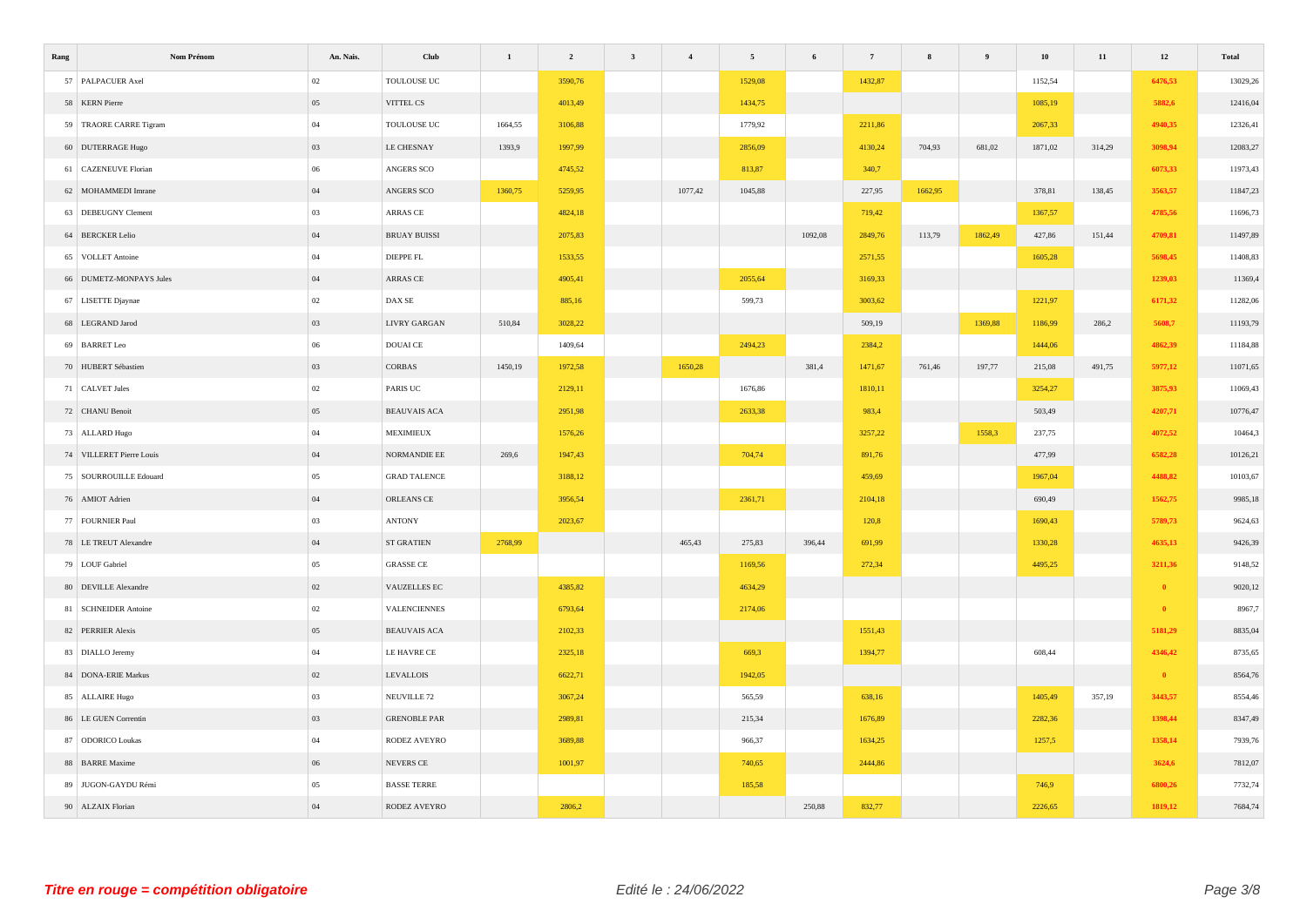| Rang | Nom Prénom                   | An. Nais. | Club                                                | $\mathbf{1}$ | $\overline{\mathbf{c}}$ | $\mathbf{3}$ | $\overline{4}$ | $\sqrt{5}$ | 6      | $7\phantom{.0}$ | $\bf 8$ | $\overline{9}$ | ${\bf 10}$ | $11\,$ | $12\,$    | Total   |
|------|------------------------------|-----------|-----------------------------------------------------|--------------|-------------------------|--------------|----------------|------------|--------|-----------------|---------|----------------|------------|--------|-----------|---------|
|      | 91 SELLERIAN Alexandre       | $04\,$    | <b>GRAD TALENCE</b>                                 | 1859,13      | 2384,17                 |              | 1590,12        |            | 293,45 | 775,35          | 287,13  |                | 2398,09    | 902,92 | 896,85    | 7538,24 |
|      | 92 GAUDICHAU Paul            | 05        | CHALONS CHAM                                        | 1285,15      | 2354,5                  |              | 426,64         | 1005,84    |        | 2706,16         |         |                | 1019,79    |        | 1161,07   | 7506,88 |
|      | 93 PAUVAREL Nils             | 04        | <b>MONTELIMAR</b>                                   |              |                         |              |                | 2114,22    |        | 611,74          |         |                | 477,99     |        | 3940,66   | 7144,61 |
|      | 94 VERLEENE Leo              | 04        | <b>GDE SYNTHE</b>                                   |              | 2267,56                 |              |                | 2297,74    |        | 387,51          |         |                | 804,75     |        | 1604,64   | 6974,69 |
|      | 95 NAUDIN Maxime             | $05\,$    | <b>LEVALLOIS</b>                                    |              | 1922,53                 |              |                |            |        | 2267,79         |         |                |            |        | 2775,21   | 6965,53 |
|      | 96 RAVELO DE TOVAR Samuel    | $05\,$    | LILLE VAUBAN                                        |              | 2049,61                 |              |                |            |        | 1111,98         |         |                |            |        | 3686,33   | 6847,92 |
|      | 97 MANCICIDOR Simon          | $04\,$    | $\mathop{\rm DAX}\nolimits\mathop{\rm SE}\nolimits$ |              | 2239,24                 |              |                |            |        | 363,98          |         |                |            |        | 4139,69   | 6742,91 |
|      | 98 GOFFIN Ange               | 03        | AMIENS CEAM                                         |              | 3272,11                 |              |                |            |        | 585,64          | 332,91  | 113,68         |            |        | 2469,99   | 6660,65 |
|      | 99 COICAUD Jules             | $05\,$    | <b>GRAD TALENCE</b>                                 |              | 2296,2                  |              |                |            |        |                 |         |                |            |        | 4276,61   | 6572,81 |
|      | 100 LEMPEREUR Julien         | 02        | <b>LEVALLOIS</b>                                    |              | 2506,54                 |              |                |            |        | 534,37          |         |                | 529,27     |        | 2988,84   | 6559,02 |
|      | 101 LAUREOTE David           | 03        | CORBAS                                              |              | 4255,4                  |              |                | 565,59     |        | 585,64          |         |                | 662,81     |        | 971,02    | 6474,87 |
|      | 102 AMIRI Badil              | 04        | <b>LIVRY GARGAN</b>                                 | 376,25       | 3846,41                 |              |                |            | 426,85 | 1592,44         |         |                |            |        | 404,67    | 6270,37 |
|      | 103 HENNEBIQUE Mathis        | 03        | <b>BRUAY BUISSI</b>                                 |              | 2156,19                 |              |                | 1086,5     |        | 691,99          |         |                | 215,08     |        | 2181,28   | 6115,96 |
|      | 104 QUINTIN Guillaume        | 03        | TROYES TG                                           | 694,63       | 1291,64                 |              |                |            |        | 1856,42         |         | 852,06         | 555,36     |        | 1997,13   | 5997,26 |
|      | 105 LEGAI Louis              | 03        | $\textsc{LILLE\ VAUBAN}$                            | 255,73       | 1663,97                 |              |                |            |        |                 | 141,66  | 609,44         |            | 342,78 | 3268,48   | 5884,68 |
|      | 106 LESUR Bastien            | 04        | <b>BEAUVAIS ACA</b>                                 |              | 2538,1                  |              |                |            |        | 1764,78         |         |                |            |        | 1479,96   | 5782,85 |
|      | 107 REINE ADELAIDE Alexandre | 04        | CHALONS CHAM                                        | 702,95       | 2444,6                  |              |                |            |        | 206,09          |         |                |            |        | 2420,78   | 5774,42 |
|      | 108 HOU Le Tian              | 03        | ${\rm LEVALUOS}$                                    | 465,13       | 1801,65                 |              | 369,48         |            |        | 1213,72         | 169,92  |                | 2583,63    |        | $\bullet$ | 5599    |
|      | 109 CASTEL Edern             | $03\,$    | <b>BREST RAPIER</b>                                 |              | 4071,79                 |              |                | 1343,52    |        |                 |         |                |            |        | $\bullet$ | 5415,31 |
|      | 110 PUCHELLE Tom             | $06\,$    | $\textsc{LILLE\ VAUBAN}$                            |              |                         |              |                |            |        |                 |         |                |            |        | 5348,17   | 5348,17 |
|      | 111 JAFFREZIC Gaetan         | 05        | LE HAVRE CE                                         |              | 666,87                  |              |                |            |        |                 |         |                |            |        | 4561,47   | 5228,34 |
|      | 112 SCHOESER Antoine         | $05\,$    | SARREBOURG                                          |              | 852,77                  |              |                |            |        | 1284,32         |         |                |            |        | 3043,61   | 5180,7  |
|      | 113 CANDAUDAP Mathias        | $04\,$    | $\operatorname{TOULOUSEUC}$                         |              | 1142,57                 |              |                |            |        |                 |         |                |            |        | 4006,18   | 5148,76 |
|      | 114 MOLINE Clément           | 03        | ${\rm LEVALUOS}$                                    |              | 1849,3                  |              |                | 669,3      |        | 1179,27         |         |                | 775,64     |        | 1199,91   | 5004,12 |
|      | 115 BATAILLON Mathieu        | $02\,$    | CASTELNAU LL                                        |              |                         |              |                | 927,46     |        | 862,06          |         |                | 170,4      |        | 2880,96   | 4840,88 |
|      | 116 BEYER Louis              | 03        | $\rm CE~2~M$                                        |              |                         |              |                | 2235,21    |        | 294,89          |         |                | 105        |        | 2134,65   | 4769,75 |
|      | 117 DUVAL Romain             | $02\,$    | VAUZELLES EC                                        | 1955,66      | 2771,06                 |              |                |            |        |                 |         |                |            |        | $\bullet$ | 4726,72 |
|      | 118 GUILLET Magloire         | $04\,$    | <b>LAVAL CE</b>                                     |              | 2635,27                 |              |                |            |        | 484,3           |         |                | 1563,88    |        | $\bullet$ | 4683,45 |
|      | 119 REMBI Waren              | 05        | <b>BONDY AS</b>                                     |              | 1709,02                 |              |                |            |        | 435,36          |         |                |            |        | 2372,01   | 4516,39 |
|      | 120 PAUTREL Anthony          | 04        | <b>BEAUVAIS ACA</b>                                 |              | 1071,27                 |              |                |            |        |                 |         |                |            |        | 3384,56   | 4455,84 |
|      | 121 JACQ Pierre              | $05\,$    | AMIENS CEAM                                         |              | 1873,47                 |              |                |            |        |                 |         |                |            |        | 2569,81   | 4443,28 |
|      | 122 ROUX LASFARGEAS Simon    | $02\,$    | PARIS EPEE                                          |              |                         |              |                |            |        |                 |         |                |            |        | 4417,14   | 4417,14 |
|      | 123 PAULETTO Nils            | $03\,$    | <b>BOURG ANDEOL</b>                                 |              |                         |              |                |            |        | 1357,32         |         |                | 1052,25    |        | 1952,07   | 4361,64 |
|      | 124 DUBOIS Christophe        | $04\,$    | <b>MONTELIMAR</b>                                   |              |                         |              |                |            |        | 2052,29         |         |                | 354,68     |        | 1775,53   | 4182,5  |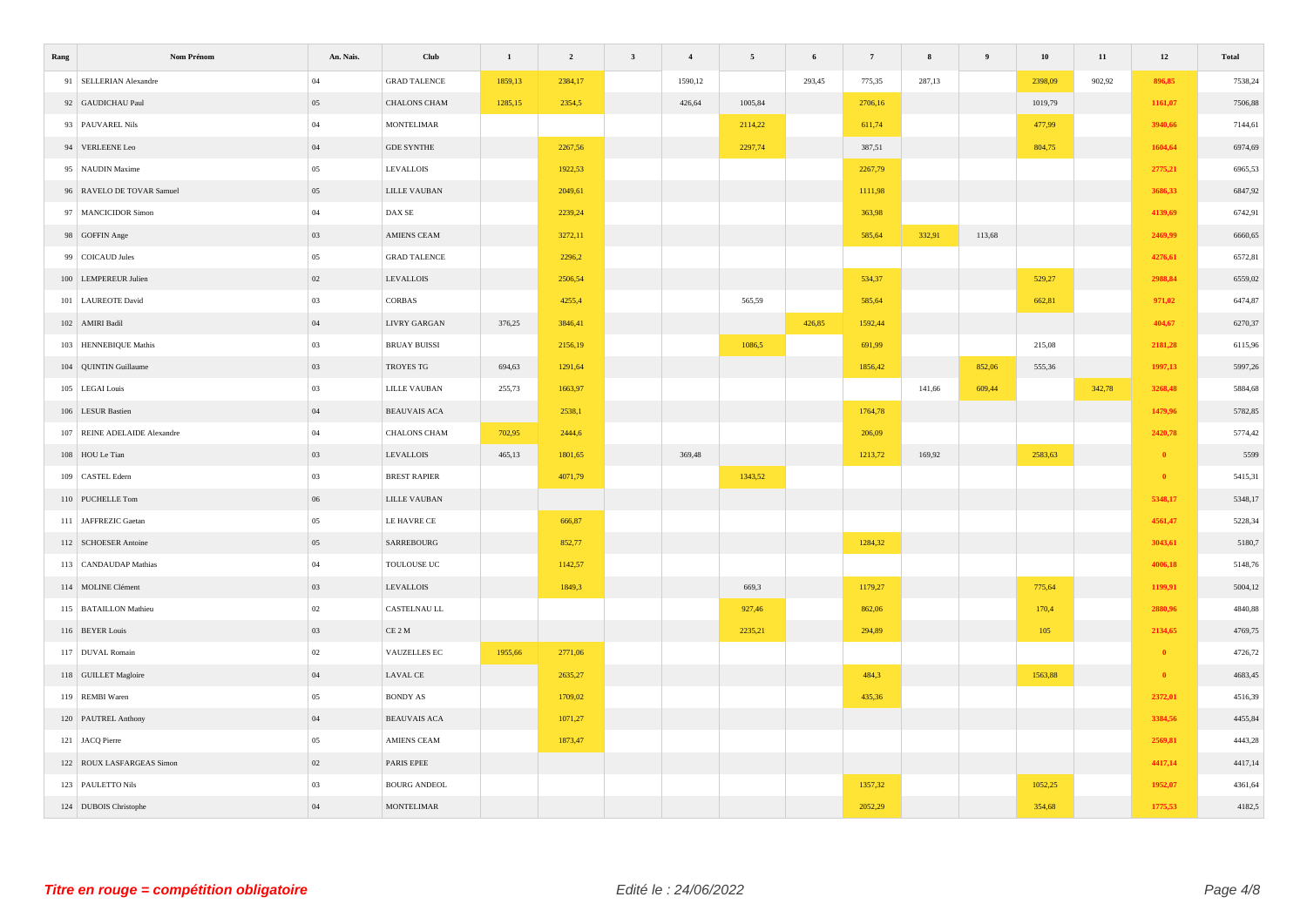| Rang | Nom Prénom                | An. Nais. | Club                     | $\,$ 1 $\,$ | $\overline{\mathbf{2}}$ | $\mathbf{3}$ | $\overline{\mathbf{4}}$ | $\overline{5}$ | 6 | $7\phantom{.0}$ | 8      | ${\bf 10}$ | $11\,$ | $12\,$       | Total   |
|------|---------------------------|-----------|--------------------------|-------------|-------------------------|--------------|-------------------------|----------------|---|-----------------|--------|------------|--------|--------------|---------|
|      | 125 ROUSSET Nicolas       | 05        | <b>GRENOBLE PAR</b>      |             | 773,61                  |              |                         |                |   |                 |        |            |        | 3326,2       | 4099,82 |
|      | 126 BENA Victor           | 04        | DAX SE                   |             | 1330,36                 |              |                         |                |   |                 |        |            |        | 2671,52      | 4001,88 |
|      | 127 BLAISE Thibault       | $04\,$    | VITTEL CS                |             | 2570,07                 |              |                         |                |   | 100             |        |            |        | 1278,44      | 3948,51 |
|      | 128 XXXXX XXXXX           | XXXXX     | VITTEL CS                |             |                         |              |                         |                |   |                 |        | 1118,61    |        | 2827,82      | 3946,44 |
|      | 129 GARY Gavin            | $05\,$    | RODEZ AVEYRO             |             |                         |              |                         |                |   |                 |        |            |        | 3811,98      | 3811,98 |
|      | 129 DURIN GILLE Paul      | 06        | AVON US                  |             |                         |              |                         |                |   |                 |        |            |        | 3811,98      | 3811,98 |
|      | 131 PULIDO Mathis         | 03        | $\operatorname{BRON}$ AE | 276,57      | 1619,73                 |              |                         |                |   |                 |        |            |        | 1863,07      | 3759,36 |
|      | 132 FERNANDEZ Matéo       | 03        | VALLET                   | 875,74      | 168,35                  |              | 169,76                  |                |   | 1720,39         | 1048,6 | 925,11     |        | $\bullet$    | 3694,1  |
|      | 133 LACANTE Remi          | $04\,$    | AMIENS CEAM              |             | 1754,9                  |              |                         |                |   | 747,2           |        |            |        | 1122,52      | 3624,62 |
|      | 134 REYNAUD Jules         | $04\,$    | <b>LEVALLOIS</b>         | 1042,7      | 578,9                   |              |                         |                |   | 1046,73         |        | 987,78     |        | 506,39       | 3583,61 |
|      | 135 WELSCHBILLIG Aubin    | $05\,$    | ANGERS CSAD              |             | 411,81                  |              |                         |                |   | 184,45          |        |            |        | 2934,62      | 3530,89 |
|      | 136 GARY Erwin            | 05        | RODEZ AVEYRO             |             |                         |              |                         |                |   |                 |        |            |        | 3503,23      | 3503,23 |
|      | 137 DESPARAIN Gregoire    | $04\,$    | BRON AE                  |             | 1369,68                 |              |                         |                |   |                 |        |            |        | 2088,41      | 3458,1  |
|      | 138 SEVOT Dimitri         | $05\,$    | ORLEANS CE               |             | 2211,25                 |              |                         | 433,07         |   | 803,87          |        |            |        | $\bullet$    | 3448,18 |
|      | 139 CHENEVOY Nikita       | $04\,$    | PARIS EPEE               |             | 3403,69                 |              |                         |                |   |                 |        |            |        | $\mathbf{0}$ | 3403,69 |
|      | 140 LESPONNE-DENIS Mattéo | 06        | VILLENEUVE L             |             | 3359,05                 |              |                         |                |   |                 |        |            |        | $\theta$     | 3359,05 |
|      | 141 GROLLEMUND Galaad     | 03        | <b>COLMAR SR</b>         |             | 3315,2                  |              |                         |                |   |                 |        |            |        | $\bullet$    | 3315,2  |
|      | 142 CHERIF Meziane        | 02        | PARIS GRP                | 653,46      | 319,31                  |              | 626,49                  |                |   |                 |        |            | 100    | 1689,4       | 3288,65 |
|      | 143 GAUDY Ludovic         | $02\,$    | FORT DE F DU             |             |                         | 520,17       |                         | 1212,04        |   | 1511,18         |        |            |        | $\bullet$    | 3243,39 |
|      | 144 UDO Timothy           | 04        | PARIS UC                 |             |                         |              |                         |                |   |                 |        |            |        | 3154,86      | 3154,86 |
|      | 145 ALEXANDRE Maxime      | $06\,$    | GOSIER ST GE             |             |                         | 233,92       |                         | 1481,52        |   |                 |        |            |        | 1439,05      | 3154,48 |
|      | 146 ALLEAUME Mael         | $04\,$    | DIEPPE FL                | 1222,19     | 951,23                  |              |                         |                |   |                 |        | 330,8      |        | 645,1        | 3149,32 |
|      | 147 DESBOIS Jean          | $06\,$    | CHALON SAONE             |             |                         |              |                         |                |   | 411,3           |        | 148,39     |        | 2519,67      | 3079,36 |
|      | 148 LECOLLEY Cyriac       | $04\,$    | ${\tt NORMAL DIE}$ EE    |             | 820,8                   |              |                         |                |   |                 |        |            |        | 2042,58      | 2863,38 |
|      | 149 LOISON Aurélien       | $06\,$    | <b>COLMAR SR</b>         |             | 1686,4                  |              |                         |                |   |                 | 649,96 |            |        | 404,67       | 2741,03 |
|      | 150 MALHOMME Simon        | 05        | AUCH EC                  |             |                         |              |                         |                |   |                 |        |            |        | 2723,12      | 2723,12 |
|      | 151 JAUZION Nicolas       | $06\,$    | CASTRES                  |             |                         |              |                         |                |   |                 |        |            |        | 2620,42      | 2620,42 |
|      | 152 BARBARY Ernest        | $06\,$    | <b>PFE 77</b>            |             | 1429,87                 |              |                         | 400,9          |   |                 |        |            |        | 787,5        | 2618,27 |
|      | 153 BIERLING Axel         | $02\,$    | <b>COLMAR SR</b>         |             | 1470,82                 |              |                         |                |   | 1145,36         |        |            |        | $\bullet$    | 2616,19 |
|      | 154 VICOGNE Titouan       | 04        | AMIENS CEAM              |             | 820,8                   |              |                         |                |   |                 |        |            |        | 1732,29      | 2553,09 |
|      | 155 BUDOC Mateo           | 04        | <b>DESHAIES EC</b>       |             |                         | 673,69       |                         |                |   |                 |        | 718,52     |        | 1084,24      | 2476,45 |
|      | 156 TREVIN Adam           | $04\,$    | CORBAS                   | 235,08      | 1349,94                 |              |                         |                |   |                 |        |            |        | 787,5        | 2372,53 |
|      | 157 COMMISSAIRE Valentin  | 06        | <b>MONTAUBAN</b>         |             |                         |              |                         |                |   |                 |        |            |        | 2323,69      | 2323,69 |
|      | 158 FRONIUS Daniel        | $05\,$    | BRY MARNE                |             |                         |              |                         |                |   |                 |        |            |        | 2275,8       | 2275,8  |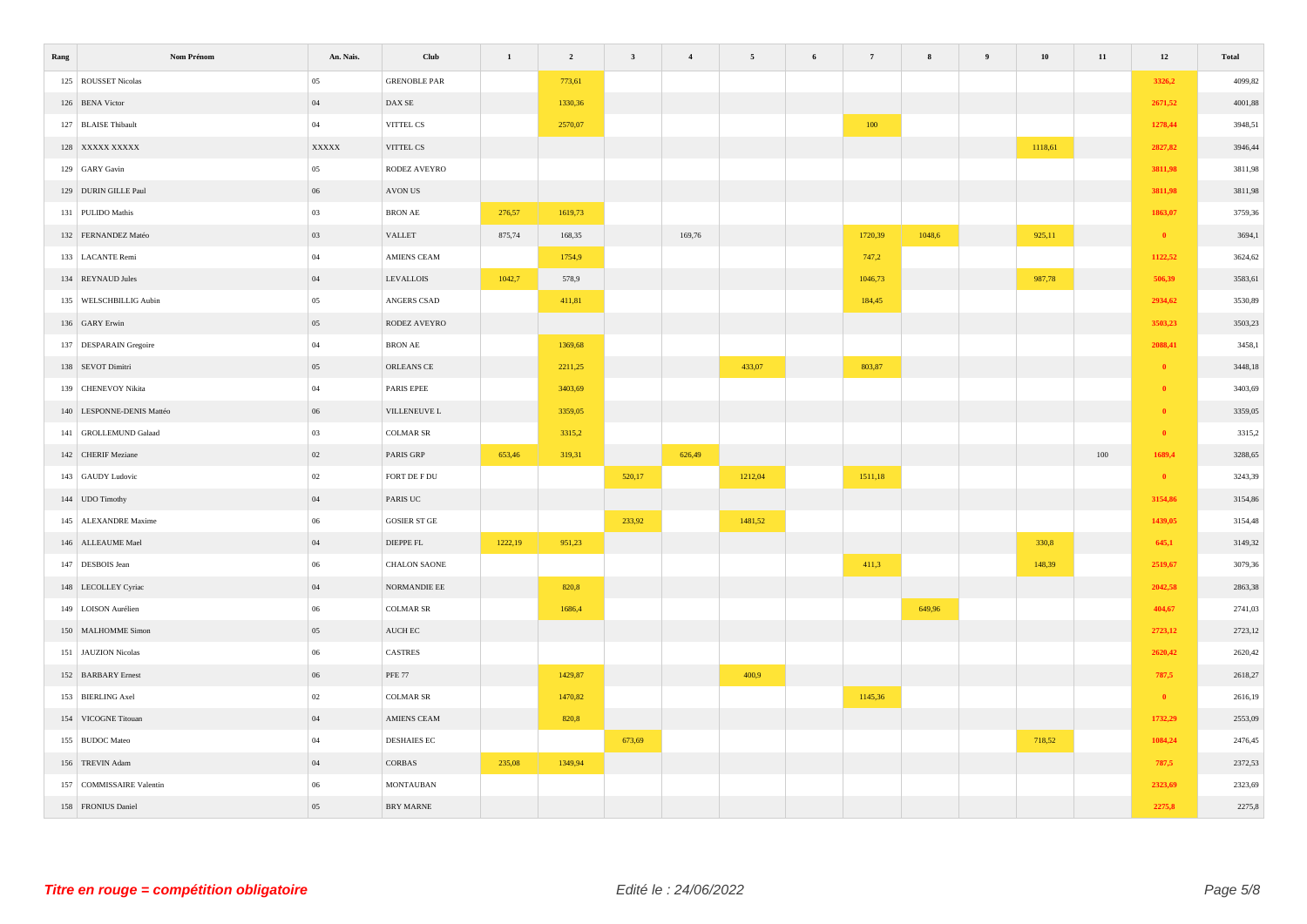| Rang | Nom Prénom                      | An. Nais.    | Club                        | $\,$ 1 $\,$ | $\overline{\mathbf{2}}$ | $\overline{\mathbf{3}}$ | $\overline{4}$ | $5\overline{5}$ | 6 | $7\phantom{.0}$ | 8 | 9 | 10     | $11\,$ | $12\,$       | <b>Total</b> |
|------|---------------------------------|--------------|-----------------------------|-------------|-------------------------|-------------------------|----------------|-----------------|---|-----------------|---|---|--------|--------|--------------|--------------|
|      | 159 DRUELLE Lucas               | 05           | <b>MEXIMIEUX</b>            |             |                         |                         |                |                 |   |                 |   |   |        |        | 2228,33      | 2228,33      |
|      | 160 BUFQUIN Alexandre           | 02           | DOUAI CE                    | 2223,38     |                         |                         |                |                 |   |                 |   |   |        |        | $\bullet$    | 2223,38      |
|      | 161 BOULIN Marc                 | $\,$ 04 $\,$ | DIJON ASPTT                 |             | 2211,25                 |                         |                |                 |   |                 |   |   |        |        | $\bullet$    | 2211,25      |
|      | 162 RIANDET Edouard             | 03           | QUETIGNY AS                 |             | 1019,11                 |                         |                |                 |   |                 |   |   |        |        | 1046,23      | 2065,34      |
|      | 163 BONNELIE Clovis             | $06\,$       | PARIS UC                    |             |                         |                         |                |                 |   | 2001,63         |   |   |        |        | $\bullet$    | 2001,63      |
|      | 164 XXXXX XXXXX                 | <b>XXXXX</b> | LILLE VAUBAN                | 967,06      | 217,65                  |                         |                |                 |   |                 |   |   |        |        | 787,5        | 1972,21      |
|      | 165 LEGRAND Aymeric             | 03           | $\operatorname{ANTONY}$     |             | 1036,38                 |                         |                |                 |   |                 |   |   |        |        | 933,81       | 1970,19      |
|      | 166 CEYTE Lilian                | 06           | VAUZELLES EC                |             |                         |                         |                |                 |   |                 |   |   | 635,46 |        | 1318,14      | 1953,6       |
|      | 167 LENOBLE Baptiste            | $04\,$       | $\operatorname{MELUN}$ VDS  |             | 1160,73                 |                         |                | 306,57          |   |                 |   |   |        |        | 472,27       | 1939,57      |
|      | 168 VAVOUIL Raphael             | 03           | VAUZELLES EC                | 1004,58     | 917,98                  |                         |                |                 |   |                 |   |   |        |        | $\bullet$    | 1922,56      |
|      | 169 VIELFAURE Loris             | $06\,$       | $\operatorname{BRON}$ AE    |             |                         |                         |                |                 |   |                 |   |   |        |        | 1907,38      | 1907,38      |
|      | 170 BELTRAN DE NANCLARES Illian | 03           | <b>LYON EPEE M</b>          |             | 1897,88                 |                         |                |                 |   |                 |   |   |        |        | $\bullet$    | 1897,88      |
|      | 171 RAGGI Maxime                | $03\,$       | LIVRY GARGAN                | 728,09      | 1142,57                 |                         |                |                 |   |                 |   |   |        |        | $\bullet$    | 1870,66      |
|      | 172 FELTZ Maxim                 | 03           | E3F THIONVIL                |             | 1731,86                 |                         |                |                 |   |                 |   |   |        |        | $\theta$     | 1731,86      |
|      | 173 SALIN Liam                  | $06\,$       | LEVALLOIS                   |             | 1554,81                 |                         |                |                 |   | 141,81          |   |   |        |        | $\bullet$    | 1696,62      |
|      | 174 CHAUMETTE Clement           | 05           | ORLEANS CE                  |             | 651,99                  |                         |                |                 |   | 250,03          |   |   | 330,8  |        | 438,36       | 1671,19      |
|      | 175 TREMPIL Nathan              | $04\,$       | CHABEUIL                    |             |                         |                         |                |                 |   |                 |   |   |        |        | 1646,85      | 1646,85      |
|      | 176 MOTTE Mathieu               | 03           | NORMANDIE EE                | 745         | 358,53                  |                         |                |                 |   |                 |   |   |        |        | 540,73       | 1644,26      |
|      | 177 RICHAUD Nathan              | $05\,$       | AMIENS CEAM                 |             | 1641,75                 |                         |                |                 |   |                 |   |   |        |        | $\bullet$    | 1641,75      |
|      | 178 TRAVERSINO Eoghan           | $04\,$       | <b>BREST RAPIER</b>         |             | 1106,67                 |                         |                | 337,66          |   | 184,45          |   |   |        |        | $\bullet$    | 1628,78      |
|      | 179 ROZE Clement                | 05           | DREUX CE                    |             | 1597,9                  |                         |                |                 |   |                 |   |   |        |        | $\bullet$    | 1597,9       |
|      | 180 MONNIER Lucien              | 03           | PARIS UC                    |             |                         |                         |                |                 |   |                 |   |   |        |        | 1521,2       | 1521,2       |
|      | 181 LE GAL Mikaël               | 03           | HERBLAY AS                  |             | 1512,46                 |                         |                |                 |   |                 |   |   |        |        | $\bullet$    | 1512,46      |
|      | 182 GUITTEAUD Jacques Olivier   | 03           | FORT DE F DU                |             |                         | 1375,83                 |                | 127             |   |                 |   |   |        |        | $\theta$     | 1502,83      |
|      | 183 BORIE Warren                | $05\,$       | PARIS QDS                   |             | 1491,55                 |                         |                |                 |   |                 |   |   |        |        | $\theta$     | 1491,55      |
|      | 184 D'ALMEIDA Daryl             | 03           | $\operatorname{BOBIGNY}$ AC | 420,28      | 1053,76                 |                         |                |                 |   |                 |   |   |        |        | $\theta$     | 1474,04      |
|      | 185 SCHNEIDER Theo              | $03\,$       | $\operatorname{COLMAR}$ SR  |             | 1450,26                 |                         |                |                 |   |                 |   |   |        |        | $\theta$     | 1450,26      |
|      | 186 COTTE Alexis                | 05           | BONDY AS                    |             | 1197,43                 |                         |                | 245,42          |   |                 |   |   |        |        | $\mathbf{0}$ | 1442,85      |
|      | 187 LECOMTE Hugues              | $\,$ 04 $\,$ | <b>LORIENT SE</b>           |             | 1106,67                 |                         |                |                 |   |                 |   |   | 283,8  |        | $\theta$     | 1390,47      |
|      | 188 SOUSA Christiano            | $05\,$       | TROYES TG                   |             | 1389,58                 |                         |                |                 |   |                 |   |   |        |        | $\theta$     | 1389,58      |
|      | 189 GRAFF Tom                   | 05           | VILLENEUVE L                |             |                         |                         |                | 1388,76         |   |                 |   |   |        |        | $\bullet$    | 1388,76      |
|      | 190 CHEVALIER Arthur            | 05           | $\textsc{LILLE\ VAUBAN}$    |             | 521,94                  |                         |                |                 |   |                 |   |   |        |        | 860,15       | 1382,1       |
|      | 191 VILLETTE Marin              | $02\,$       | TROYES TG                   | 653,46      | 712,06                  |                         |                |                 |   |                 |   |   |        |        | $\theta$     | 1365,52      |
|      | 192 BOTTINI Bartholome          | $05\,$       | <b>LIBOURNE AS</b>          |             | 1310,92                 |                         |                |                 |   |                 |   |   |        |        | $\theta$     | 1310,92      |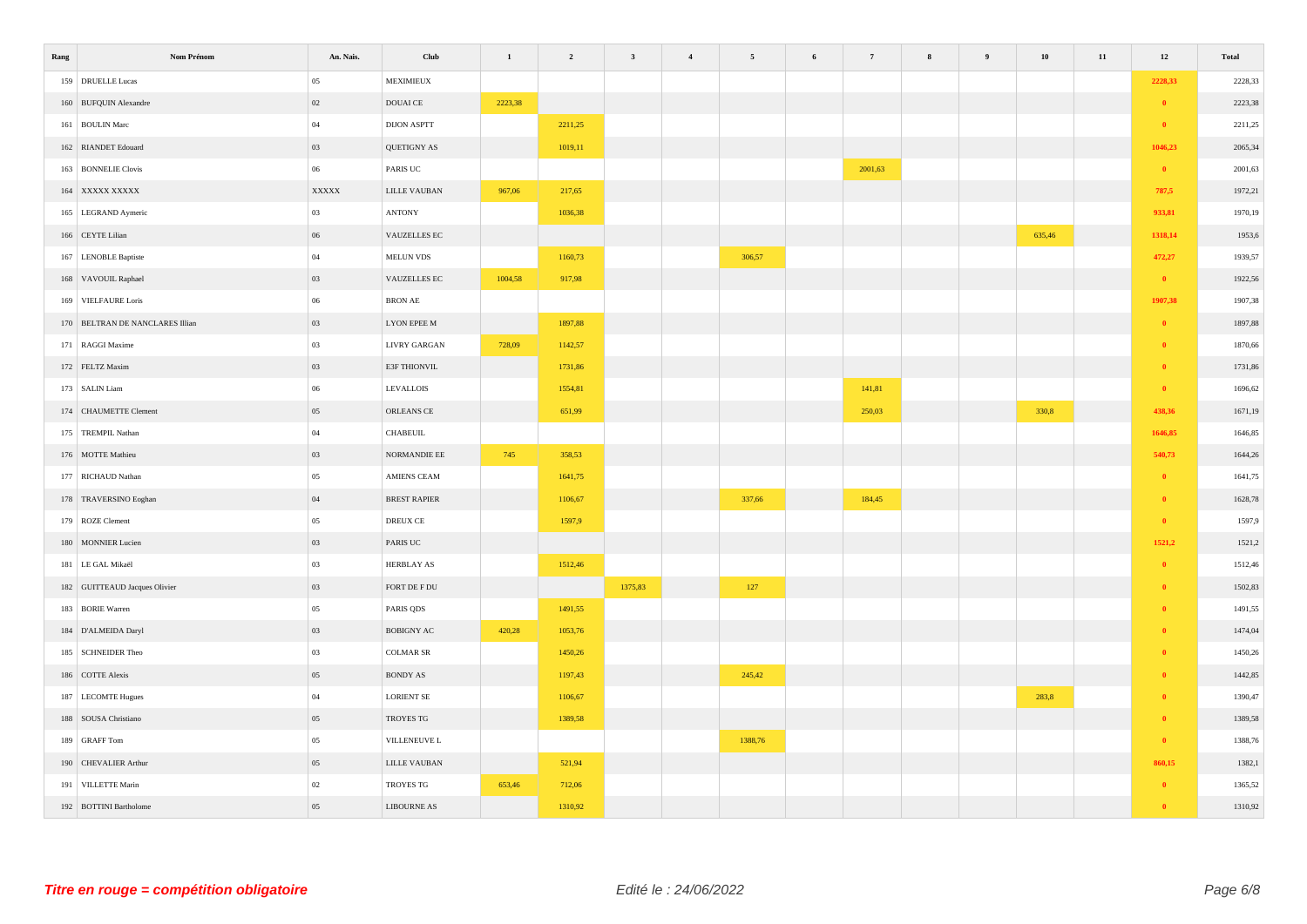| Rang                        | Nom Prénom | An. Nais. | Club                          | $\mathbf{1}$ | $\overline{2}$ | $\mathbf{3}$ | $\overline{4}$ | $\sqrt{5}$ | 6      | $7\phantom{.0}$ | ${\bf 8}$ | $\overline{9}$ | ${\bf 10}$ | $11\,$ | $12\,$       | Total   |
|-----------------------------|------------|-----------|-------------------------------|--------------|----------------|--------------|----------------|------------|--------|-----------------|-----------|----------------|------------|--------|--------------|---------|
| 193 BONHOMME Adrien         |            | $04\,$    | <b>GRASSE CE</b>              |              |                |              |                | 1299       |        |                 |           |                |            |        | $\bullet$    | 1299    |
| 194 RODRIGUEZ Nathan        |            | 03        | RAMONVILLE                    |              | 1272,51        |              |                |            |        |                 |           |                |            |        | $\bullet$    | 1272,51 |
| 195 PEYRAT Alexis           |            | $04\,$    | TOULOUSE UC                   |              | 1253,53        |              |                |            |        |                 |           |                |            |        | $\bullet$    | 1253,53 |
| 196 HOAREAU BERKANI Raphael |            | $02\,$    | BRON AE                       |              |                |              |                |            |        |                 |           | 457,18         |            | 791,85 | $\mathbf{0}$ | 1249,03 |
| 197 SEON Evgueny            |            | $03\,$    | <b>LYON EPEE M</b>            |              | 968,03         |              |                |            |        |                 |           | 270,64         |            |        | $\bullet$    | 1238,67 |
| 198 GOULIER Baptiste        |            | $04\,$    | <b>DIJON ASPTT</b>            |              | 1234,69        |              |                |            |        |                 |           |                |            |        | $\theta$     | 1234,69 |
| 199 BARGE Dimitri           |            | $04\,$    | <b>PFE 77</b>                 |              | 1215,99        |              |                |            |        |                 |           |                |            |        | $\mathbf{0}$ | 1215,99 |
| 200 LEFEVRE Loik            |            | 03        | <b>BEAUVAIS ACA</b>           |              | 1179,01        |              |                |            |        |                 |           |                |            |        | $\theta$     | 1179,01 |
| 201 MILLET Pierre           |            | 04        | ARRAS CE                      |              | 521,94         |              |                |            | 520,93 |                 |           |                |            |        | $\bullet$    | 1042,88 |
| 202 FERREIRA ROCHA William  |            | 05        | PARIS QDS                     |              |                |              |                |            |        |                 |           |                |            |        | 1008,49      | 1008,49 |
| 203 JOURDAIN-STHALY Louis   |            | $05\,$    | LE HAVRE CE                   |              | 622,5          |              |                |            |        |                 |           |                |            |        | 337,93       | 960,42  |
| 204 LEFEBVRE Alexis         |            | $04\,$    | CASTELNAU LL                  | 805,12       | 144,06         |              |                |            |        |                 |           |                |            |        | $\bullet$    | 949,18  |
| 205 MILLET Thomas           |            | 05        | <b>DIJON ASPTT</b>            |              |                |              |                | 369,1      |        |                 |           |                |            |        | 575,29       | 944,4   |
| 206 BARRIONUEVO Gabriel     |            | $06\,$    | PARIS QDS                     |              | 934,55         |              |                |            |        |                 |           |                |            |        | $\theta$     | 934,55  |
| 207 ZIYANI Othmane          |            | $04\,$    | $\operatorname*{DREUX}$ CE    |              | 901,51         |              |                |            |        |                 |           |                |            |        | $\theta$     | 901,51  |
| 208 VALLUCHE Maxime         |            | 03        | <b>DIJON ASPTT</b>            |              | 758,08         |              |                |            |        |                 |           |                | 126,59     |        | $\theta$     | 884,67  |
| 209 MORIN Baptiste          |            | $04\,$    | ORLEANS CE                    |              | 868,91         |              |                |            |        |                 |           |                |            |        | $\bullet$    | 868,91  |
| 210 EDEY GAMASSOU Pierre    |            | 04        | ORLEANS CE                    |              | 836,74         |              |                |            |        |                 |           |                |            |        | $\bullet$    | 836,74  |
| 211 LAISNEY Grégory         |            | $05\,$    | <b>BRY MARNE</b>              |              |                |              |                |            |        |                 |           |                |            |        | 823,7        | 823,7   |
| 212 DUPONT Joakim           |            | $06\,$    | <b>GRENOBLE PAR</b>           |              | 820,8          |              |                |            |        |                 |           |                |            |        | $\bullet$    | 820,8   |
| 213 HENRY Aurélien          |            | $05\,$    | <b>COLMAR SR</b>              |              | 681,84         |              |                |            |        |                 | 100       |                |            |        | $\theta$     | 781,84  |
| 214 FELIX Judicael          |            | $04\,$    | CHARTRES CEA                  |              | 742,64         |              |                |            |        |                 |           |                |            |        | $\theta$     | 742,64  |
| 214 LE MOULINIER Victor     |            | $04\,$    | <b>LORIENT SE</b>             |              | 742,64         |              |                |            |        |                 |           |                |            |        | $\theta$     | 742,64  |
| 216 LEFEVRE Clement         |            | $05\,$    | BEAUVAIS ACA                  |              | 696,9          |              |                |            |        |                 |           |                |            |        | $\mathbf{0}$ | 696,9   |
| 217 CHATELLIER Cedric       |            | 03        | <b>ANTONY</b>                 |              |                |              |                |            |        |                 |           |                |            |        | 680,34       | 680,34  |
| 218 AUGUSTO Julian          |            | 04        | ORLEANS CE                    |              | 637,2          |              |                |            |        |                 |           |                |            |        | $\bullet$    | 637,2   |
| 219 MUREIBA Matthias        |            | 04        | $\operatorname{BOLLOGNE}$ ACB |              |                |              |                |            |        |                 |           |                |            |        | 610,08       | 610,08  |
| 220 BAYLE Vincent           |            | 03        | $\operatorname{RAMONVILLE}$   |              | 607,88         |              |                |            |        |                 |           |                |            |        | $\bullet$    | 607,88  |
| 221 TRONCHE Alexandre       |            | $06\,$    | DREUX CE                      |              | 593,35         |              |                |            |        |                 |           |                |            |        | $\bullet$    | 593,35  |
| 222 GROSDEMANGE Charlie     |            | $04\,$    | <b>BEAUVAIS ACA</b>           |              | 267,96         |              |                |            |        |                 |           |                |            |        | 304,86       | 572,82  |
| 223 LECOMTE Gaspard         |            | 07        | <b>RENNES CSG</b>             |              | 564,54         |              |                |            |        |                 |           |                |            |        | $\bullet$    | 564,54  |
| 224 MENDES Esteban          |            | 03        | HERBLAY AS                    |              | 536,06         |              |                |            |        |                 |           |                |            |        | $\mathbf{0}$ | 536,06  |
| 225 LEVESQUE Gabriel        |            | 06        | <b>MONTIVILLIER</b>           |              | 521,94         |              |                |            |        |                 |           |                |            |        | $\theta$     | 521,94  |
| 226 HERZOG DAVID Oscar      |            | $05\,$    | <b>COLMAR SR</b>              |              | 480,07         |              |                |            |        |                 |           |                |            |        | $\theta$     | 480,07  |